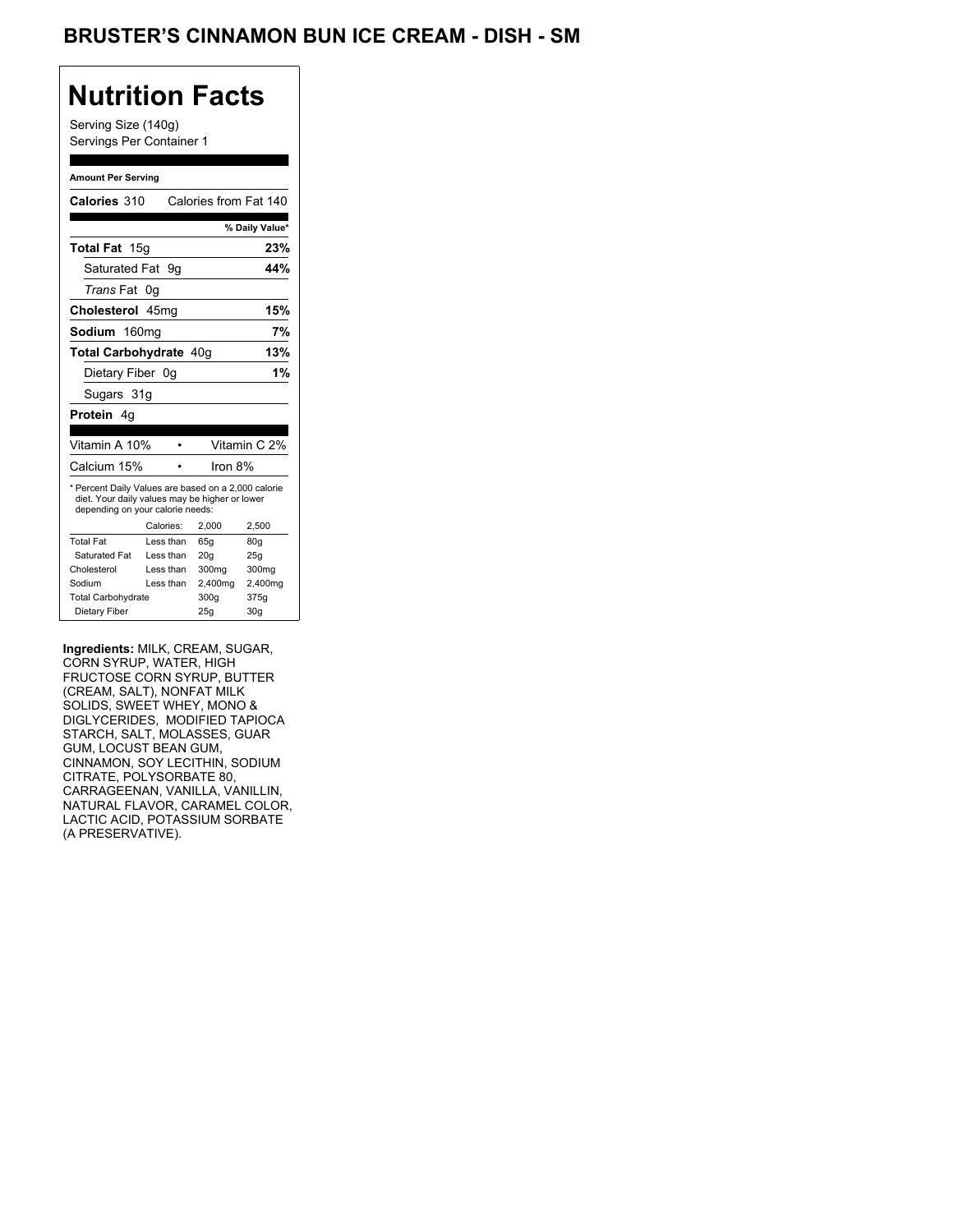## BRUSTER'S CINNAMON BUN ICE CREAM - DISH - REG

# Nutrition Facts

Serving Size (210g) Servings Per Container 1

#### Amount Per Serving

| Calories 470                                                                                                                              |                  |  | Calories from Fat 200 |                 |
|-------------------------------------------------------------------------------------------------------------------------------------------|------------------|--|-----------------------|-----------------|
|                                                                                                                                           |                  |  |                       | % Daily Value*  |
| Total Fat 23g                                                                                                                             |                  |  |                       | 35%             |
| Saturated Fat 13g                                                                                                                         |                  |  |                       | 66%             |
| Trans Fat                                                                                                                                 | 0g               |  |                       |                 |
| Cholesterol                                                                                                                               | 65 <sub>mq</sub> |  |                       | 22%             |
| Sodium 240mg                                                                                                                              |                  |  |                       | 10%             |
| Total Carbohydrate 61g                                                                                                                    |                  |  |                       | 20%             |
| Dietary Fiber 0g                                                                                                                          |                  |  |                       | 1%              |
| Sugars 47g                                                                                                                                |                  |  |                       |                 |
| Protein<br>6q                                                                                                                             |                  |  |                       |                 |
|                                                                                                                                           |                  |  |                       |                 |
| Vitamin A 15%                                                                                                                             |                  |  |                       | Vitamin C 4%    |
| Calcium 20%                                                                                                                               |                  |  | Iron 10%              |                 |
| * Percent Daily Values are based on a 2,000 calorie<br>diet. Your daily values may be higher or lower<br>depending on your calorie needs: |                  |  |                       |                 |
|                                                                                                                                           | Calories:        |  | 2.000                 | 2,500           |
| <b>Total Fat</b>                                                                                                                          | Less than        |  | 65q                   | 80q             |
| Saturated Fat                                                                                                                             | Less than        |  | 20q                   | 25q             |
| Cholesterol                                                                                                                               | Less than        |  | 300mg                 | 300mg           |
| Sodium                                                                                                                                    | Less than        |  | 2,400mg               | 2,400mg         |
| <b>Total Carbohydrate</b>                                                                                                                 |                  |  | 300g                  | 375g            |
| Dietary Fiber                                                                                                                             |                  |  | 25q                   | 30 <sub>g</sub> |

Ingredients: MILK, CREAM, SUGAR, CORN SYRUP, WATER, HIGH FRUCTOSE CORN SYRUP, BUTTER (CREAM, SALT), NONFAT MILK SOLIDS, SWEET WHEY, MONO & DIGLYCERIDES, MODIFIED TAPIOCA STARCH, SALT, MOLASSES, GUAR GUM, LOCUST BEAN GUM, CINNAMON, SOY LECITHIN, SODIUM CITRATE, POLYSORBATE 80, CARRAGEENAN, VANILLA, VANILLIN, NATURAL FLAVOR, CARAMEL COLOR, LACTIC ACID, POTASSIUM SORBATE (A PRESERVATIVE).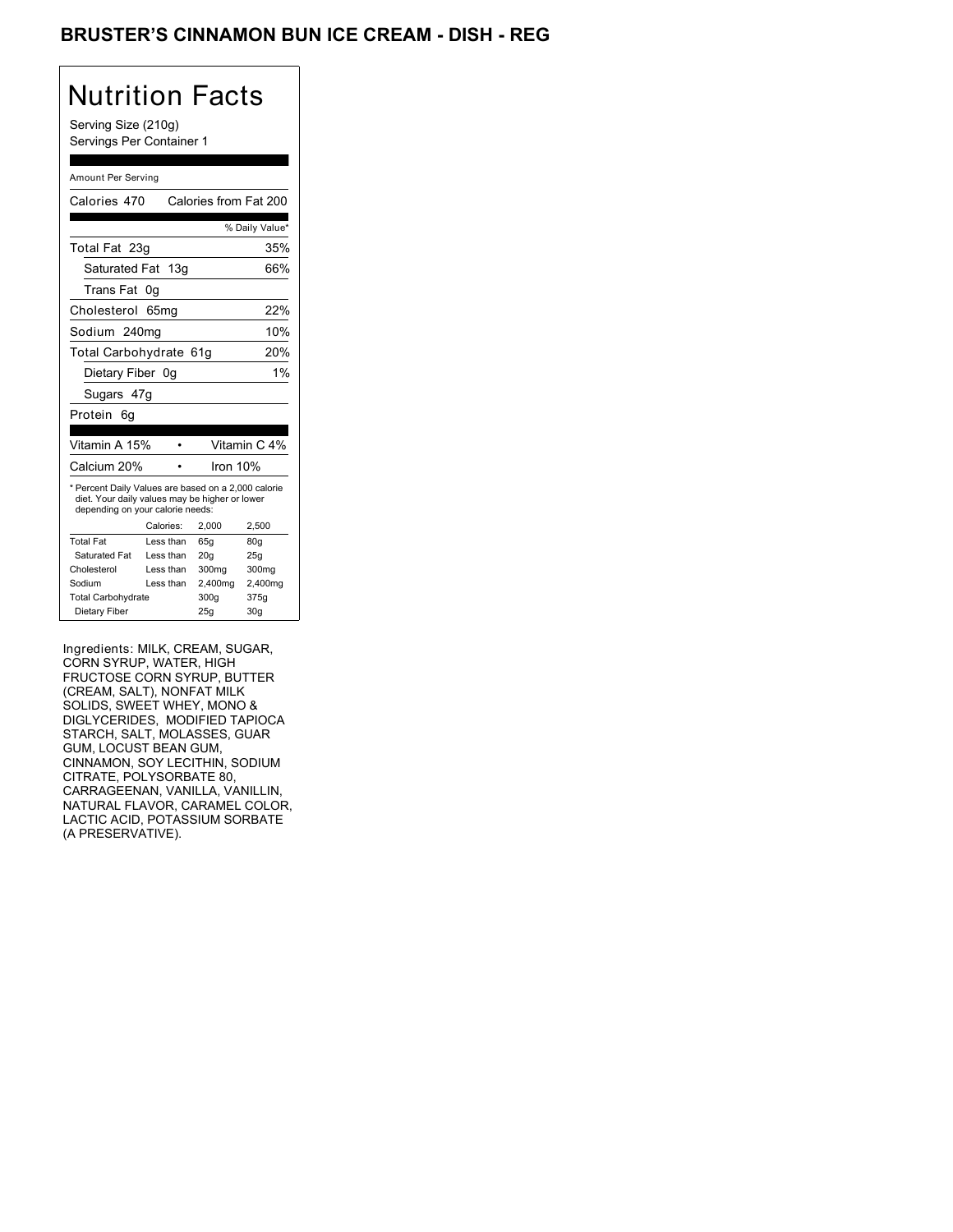## BRUSTER'S CINNAMON BUN ICE CREAM - DISH - LG

# Nutrition Facts

Serving Size (280g) Servings Per Container 1

#### Amount Per Serving

| Calories 630                                                                                                                              |                  | Calories from Fat 270 |                |
|-------------------------------------------------------------------------------------------------------------------------------------------|------------------|-----------------------|----------------|
|                                                                                                                                           |                  |                       |                |
|                                                                                                                                           |                  |                       | % Daily Value* |
| Total Fat 30g                                                                                                                             |                  |                       | 46%            |
| Saturated Fat                                                                                                                             | 18q              |                       | 88%            |
| Trans Fat                                                                                                                                 | 0q               |                       |                |
| Cholesterol                                                                                                                               | 90 <sub>mq</sub> |                       | 29%            |
| Sodium 330mg                                                                                                                              |                  |                       | 14%            |
| Total Carbohydrate 81g                                                                                                                    |                  |                       | 27%            |
| Dietary Fiber 0g                                                                                                                          |                  |                       | 1%             |
| Sugars 63g                                                                                                                                |                  |                       |                |
| Protein 8q                                                                                                                                |                  |                       |                |
|                                                                                                                                           |                  |                       |                |
| Vitamin A 20%                                                                                                                             |                  |                       | Vitamin C 6%   |
| Calcium 30%                                                                                                                               |                  | Iron 15%              |                |
| * Percent Daily Values are based on a 2,000 calorie<br>diet. Your daily values may be higher or lower<br>depending on your calorie needs: |                  |                       |                |
|                                                                                                                                           | Calories:        | 2.000                 | 2,500          |
| <b>Total Fat</b>                                                                                                                          | Less than        | 65q                   | 80q            |
| Saturated Fat                                                                                                                             | Less than        | 20q                   | 25g            |
| Cholesterol                                                                                                                               | Less than        | 300mg                 | 300mg          |
| Sodium                                                                                                                                    | Less than        | 2,400mg               | 2,400mg        |
| <b>Total Carbohydrate</b>                                                                                                                 |                  | 300g                  | 375g           |
| Dietary Fiber                                                                                                                             |                  | 25q                   | 30q            |

Ingredients: MILK, CREAM, SUGAR, CORN SYRUP, WATER, HIGH FRUCTOSE CORN SYRUP, BUTTER (CREAM, SALT), NONFAT MILK SOLIDS, SWEET WHEY, MONO & DIGLYCERIDES, MODIFIED TAPIOCA STARCH, SALT, MOLASSES, GUAR GUM, LOCUST BEAN GUM, CINNAMON, SOY LECITHIN, SODIUM CITRATE, POLYSORBATE 80, CARRAGEENAN, VANILLA, VANILLIN, NATURAL FLAVOR, CARAMEL COLOR, LACTIC ACID, POTASSIUM SORBATE (A PRESERVATIVE).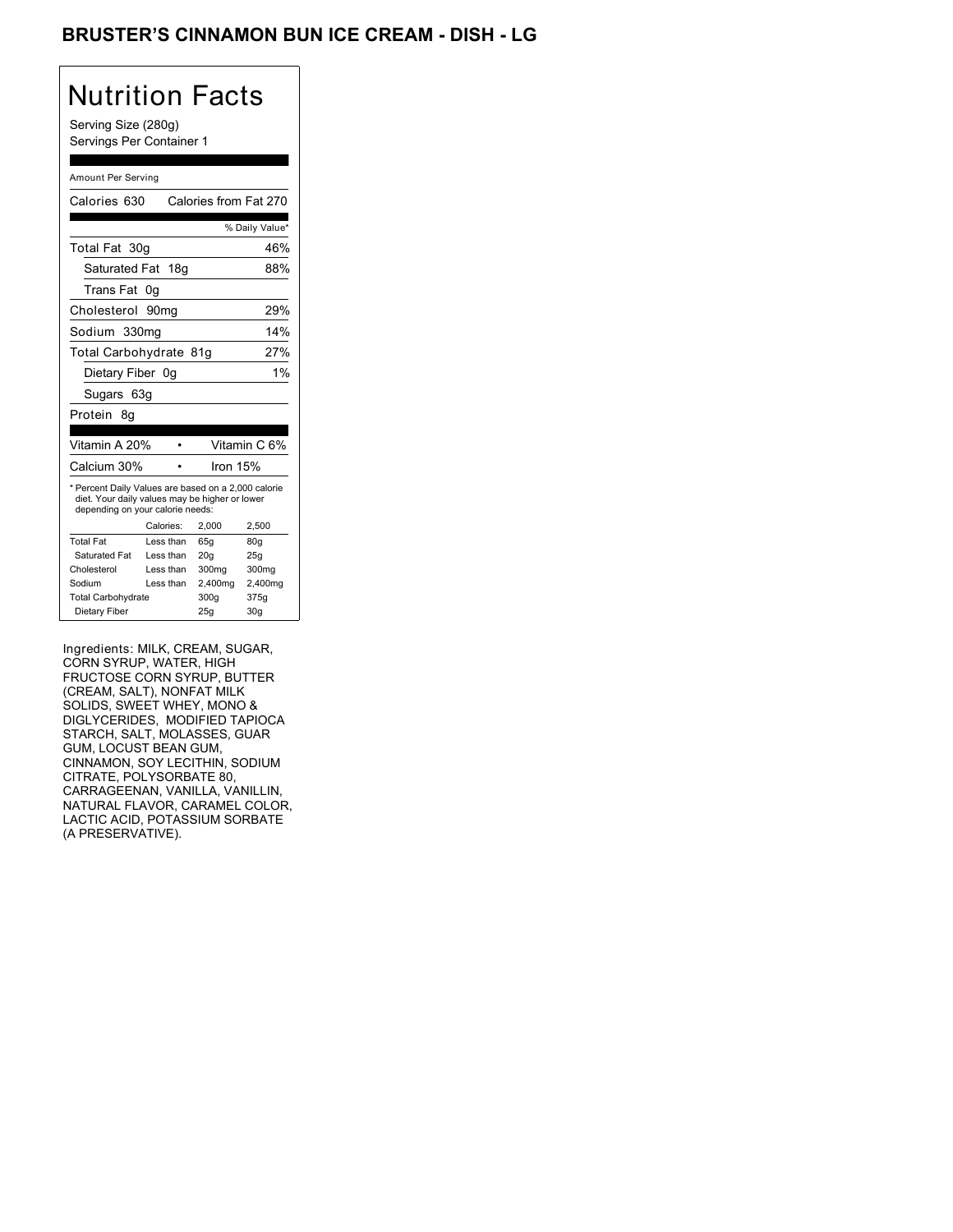### BRUSTER'S CINNAMON BUN ICE CREAM - SUGAR CONE - SM

# Nutrition Facts

Serving Size (153g) Servings Per Container 1

### Amount Per Serving

| Calories 370           | Calories from Fat 140                               |
|------------------------|-----------------------------------------------------|
|                        | % Daily Value*                                      |
| Total Fat 15g          | 24%                                                 |
| Saturated Fat 9g       | 44%                                                 |
| Trans Fat 0q           |                                                     |
| Cholesterol 45mg       | 15%                                                 |
| Sodium 180mg           | 8%                                                  |
| Total Carbohydrate 52g | 17%                                                 |
| Dietary Fiber 0g       | $1\%$                                               |
| Sugars 34g             |                                                     |
| Protein 4q             |                                                     |
| Vitamin A 10%          | Vitamin C 2%                                        |
| Calcium 15%            | Iron $10%$                                          |
| diet.                  | * Percent Daily Values are based on a 2,000 calorie |

Ingredients: MILK, CREAM, SUGAR, CORN SYRUP, WATER, HIGH FRUCTOSE CORN SYRUP, BUTTER (CREAM, SALT), NONFAT MILK SOLIDS, SWEET WHEY, MONO & DIGLYCERIDES, MODIFIED TAPIOCA STARCH, SALT, MOLASSES, GUAR GUM, LOCUST BEAN GUM, CINNAMON, SOY LECITHIN, SODIUM CITRATE, POLYSORBATE 80, CARRAGEENAN, VANILLA, VANILLIN, NATURAL FLAVOR, CARAMEL COLOR, LACTIC ACID, POTASSIUM SORBATE (A PRESERVATIVE). SUGAR CONE: ENRICHED WHEAT FLOUR (ENRICHED WITH NIACIN, REDUCED IRON, THIAMIN MONONITRATE, RIBOFLAVIN, FOLIC ACID), TAPIOCA FLOUR, SUGAR, VEGETABLE SHORTENING (SOYBEAN AND/OR CANOLA OIL, MODIFIED PALM OIL, SOY LECITHIN, AND/OR PARTIALLY HYDROGENATED SOYBEAN OIL), OAT FIBER AND/OR VEGETABLE FIBER, SALT, CARAMEL COLOR, ARTIFICIAL FLAVOR, SOY LECITHIN.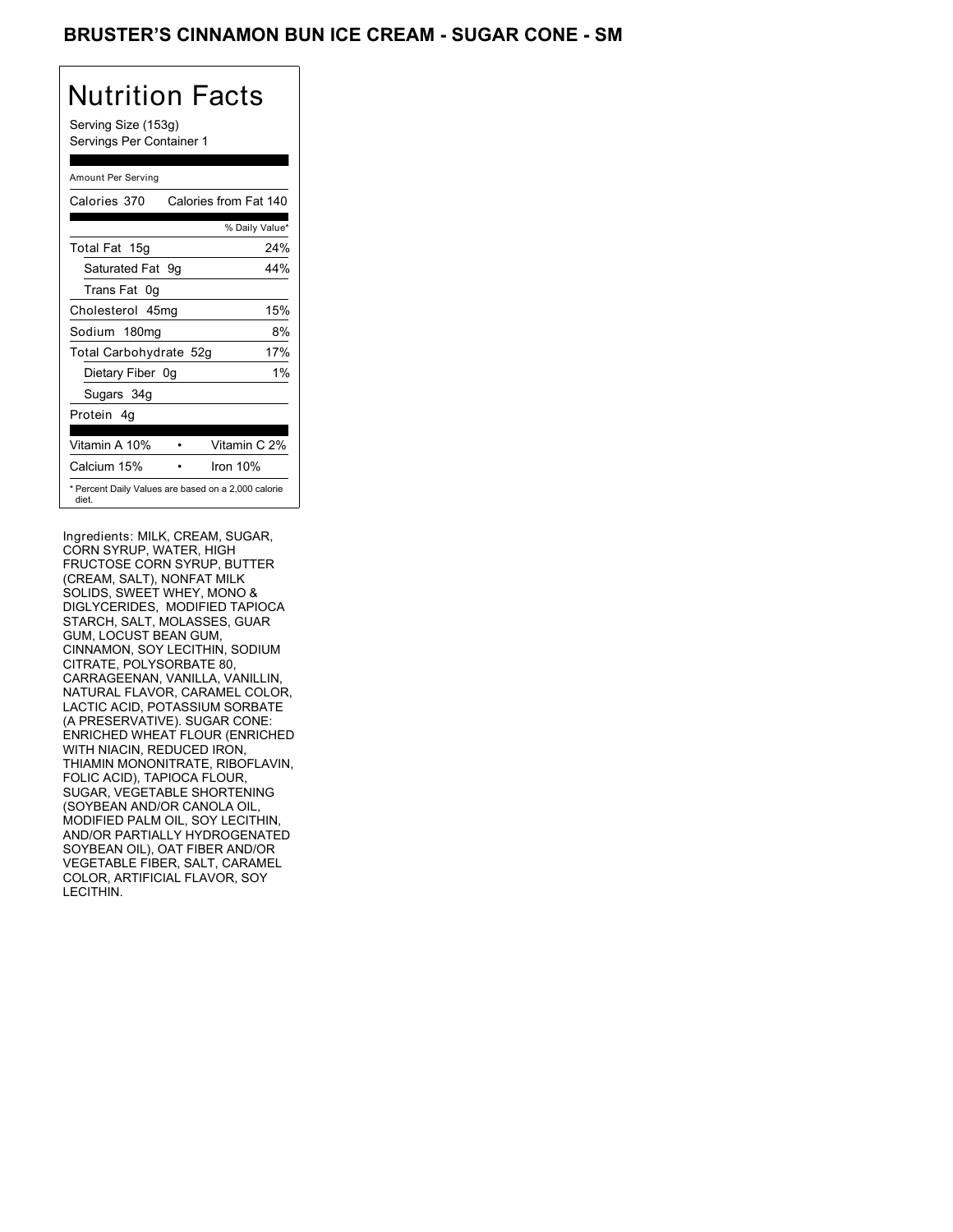## BRUSTER'S CINNAMON BUN ICE CREAM - SUGAR CONE - REG

# Nutrition Facts

Serving Size (223g) Servings Per Container 1

### Amount Per Serving

| Calories 520           | Calories from Fat 210                               |
|------------------------|-----------------------------------------------------|
|                        | % Daily Value*                                      |
| Total Fat 23g          | 35%                                                 |
| Saturated Fat 13g      | 66%                                                 |
| Trans Fat 0q           |                                                     |
| Cholesterol 65mg       | 22%                                                 |
| Sodium 260mg           | 11%                                                 |
| Total Carbohydrate 73g | 24%                                                 |
| Dietary Fiber 0g       | $1\%$                                               |
| Sugars 50g             |                                                     |
| Protein 6q             |                                                     |
| Vitamin A 15%          | Vitamin C 4%                                        |
| Calcium 25%            | Iron $15%$                                          |
| diet.                  | * Percent Daily Values are based on a 2,000 calorie |

Ingredients: MILK, CREAM, SUGAR, CORN SYRUP, WATER, HIGH FRUCTOSE CORN SYRUP, BUTTER (CREAM, SALT), NONFAT MILK SOLIDS, SWEET WHEY, MONO & DIGLYCERIDES, MODIFIED TAPIOCA STARCH, SALT, MOLASSES, GUAR GUM, LOCUST BEAN GUM, CINNAMON, SOY LECITHIN, SODIUM CITRATE, POLYSORBATE 80, CARRAGEENAN, VANILLA, VANILLIN, NATURAL FLAVOR, CARAMEL COLOR, LACTIC ACID, POTASSIUM SORBATE (A PRESERVATIVE). SUGAR CONE: ENRICHED WHEAT FLOUR (ENRICHED WITH NIACIN, REDUCED IRON, THIAMIN MONONITRATE, RIBOFLAVIN, FOLIC ACID), TAPIOCA FLOUR, SUGAR, VEGETABLE SHORTENING (SOYBEAN AND/OR CANOLA OIL, MODIFIED PALM OIL, SOY LECITHIN, AND/OR PARTIALLY HYDROGENATED SOYBEAN OIL), OAT FIBER AND/OR VEGETABLE FIBER, SALT, CARAMEL COLOR, ARTIFICIAL FLAVOR, SOY LECITHIN.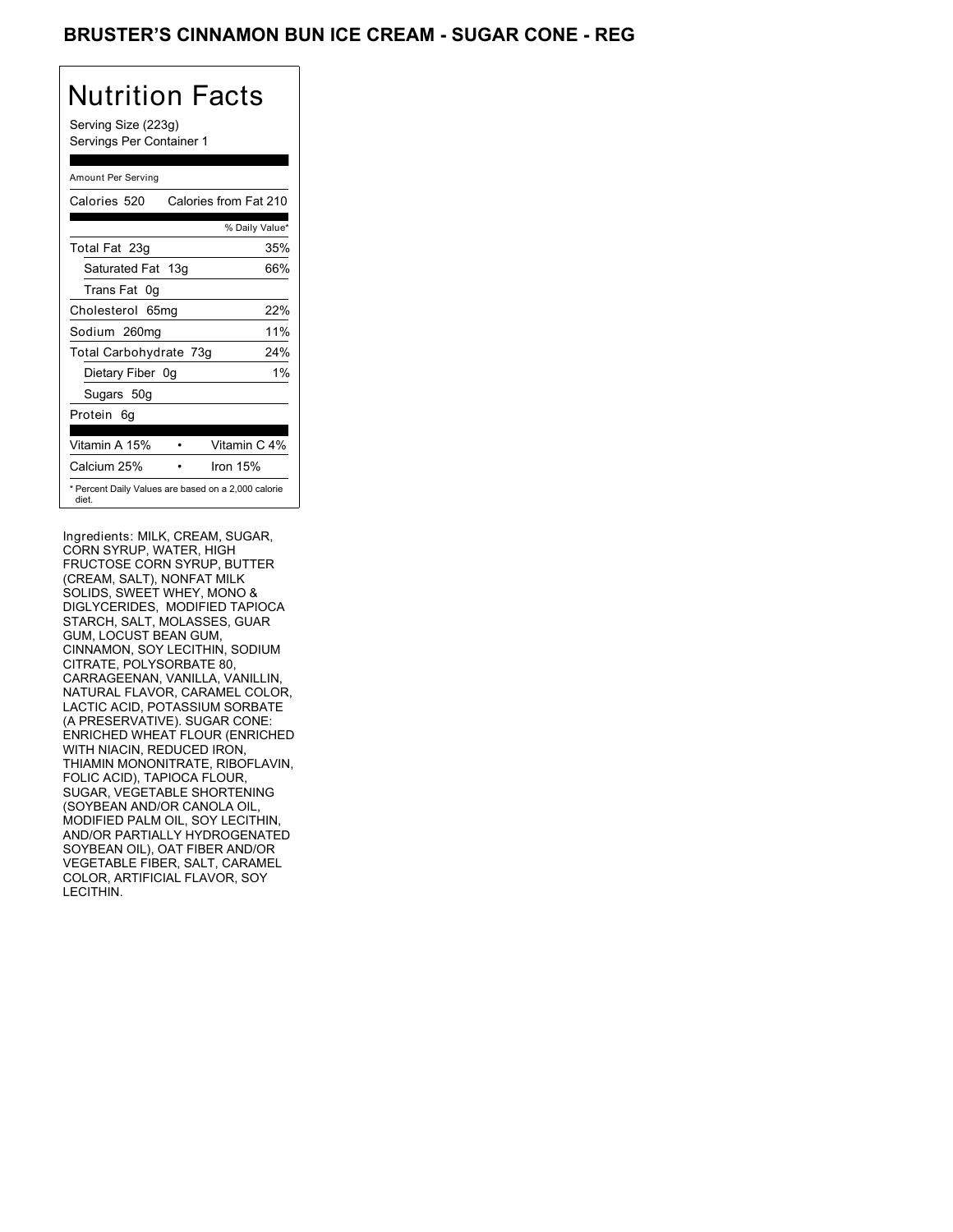## BRUSTER'S CINNAMON BUN ICE CREAM - SUGAR CONE - LG

## Nutrition Facts

Serving Size (293g) Servings Per Container 1

#### Amount Per Serving

| Calories 680           | Calories from Fat 270                               |
|------------------------|-----------------------------------------------------|
|                        | % Daily Value*                                      |
| Total Fat 30g          | 47%                                                 |
| Saturated Fat 18g      | 88%                                                 |
| Trans Fat 0q           |                                                     |
| Cholesterol 90mg       | 29%                                                 |
| Sodium 350mg           | 14%                                                 |
| Total Carbohydrate 93g | 31%                                                 |
| Dietary Fiber 0g       | $1\%$                                               |
| Sugars 66g             |                                                     |
| Protein 8q             |                                                     |
| Vitamin A 20%          | Vitamin C 6%                                        |
| Calcium 30%            | Iron $15%$                                          |
| diet.                  | * Percent Daily Values are based on a 2,000 calorie |

Ingredients: MILK, CREAM, SUGAR, CORN SYRUP, WATER, HIGH FRUCTOSE CORN SYRUP, BUTTER (CREAM, SALT), NONFAT MILK SOLIDS, SWEET WHEY, MONO & DIGLYCERIDES, MODIFIED TAPIOCA STARCH, SALT, MOLASSES, GUAR GUM, LOCUST BEAN GUM, CINNAMON, SOY LECITHIN, SODIUM CITRATE, POLYSORBATE 80, CARRAGEENAN, VANILLA, VANILLIN, NATURAL FLAVOR, CARAMEL COLOR, LACTIC ACID, POTASSIUM SORBATE (A PRESERVATIVE). SUGAR CONE: ENRICHED WHEAT FLOUR (ENRICHED WITH NIACIN, REDUCED IRON, THIAMIN MONONITRATE, RIBOFLAVIN, FOLIC ACID), TAPIOCA FLOUR, SUGAR, VEGETABLE SHORTENING (SOYBEAN AND/OR CANOLA OIL, MODIFIED PALM OIL, SOY LECITHIN, AND/OR PARTIALLY HYDROGENATED SOYBEAN OIL), OAT FIBER AND/OR VEGETABLE FIBER, SALT, CARAMEL COLOR, ARTIFICIAL FLAVOR, SOY LECITHIN.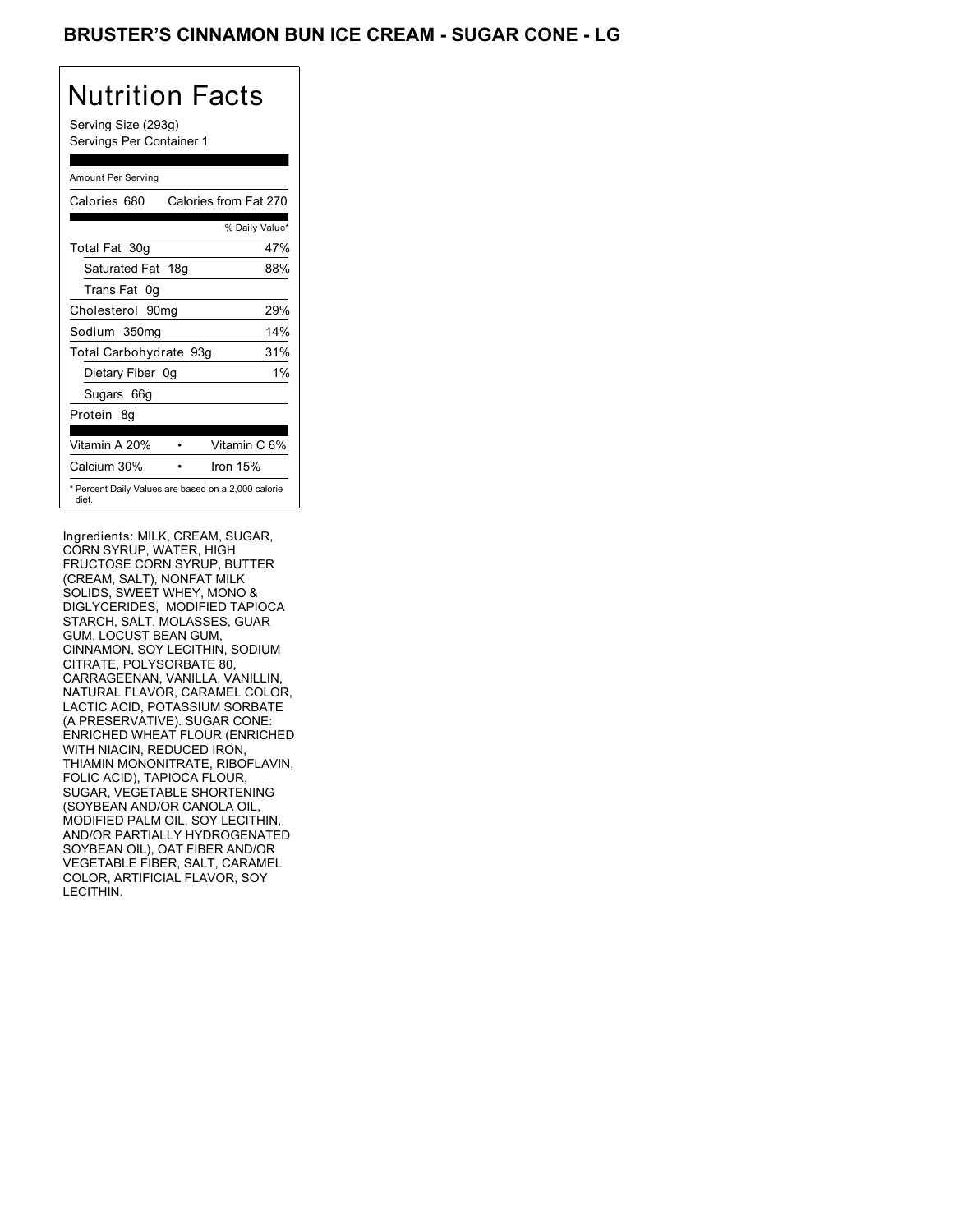## BRUSTER'S CINNAMON BUN ICE CREAM - CAKE CONE - SM

## Nutrition Facts

Serving Size (146g) Servings Per Container 1

### Amount Per Serving

| Calories 340           | Calories from Fat 140                               |       |
|------------------------|-----------------------------------------------------|-------|
|                        | % Daily Value*                                      |       |
| Total Fat 15g          |                                                     | 23%   |
| Saturated Fat 9q       |                                                     | 44%   |
| Trans Fat 0q           |                                                     |       |
| Cholesterol 45mg       |                                                     | 15%   |
| Sodium 170mg           |                                                     | 7%    |
| Total Carbohydrate 45g |                                                     | 15%   |
| Dietary Fiber 0g       |                                                     | $1\%$ |
| Sugars 32g             |                                                     |       |
| Protein 4q             |                                                     |       |
| Vitamin A 10%          | Vitamin C 2%                                        |       |
| Calcium 15%            | Iron $10%$                                          |       |
| diet.                  | * Percent Daily Values are based on a 2,000 calorie |       |

Ingredients: MILK, CREAM, SUGAR, CORN SYRUP, WATER, HIGH FRUCTOSE CORN SYRUP, BUTTER (CREAM, SALT), NONFAT MILK SOLIDS, SWEET WHEY, MONO & DIGLYCERIDES, MODIFIED TAPIOCA STARCH, SALT, MOLASSES, GUAR GUM, LOCUST BEAN GUM, CINNAMON, SOY LECITHIN, SODIUM CITRATE, POLYSORBATE 80, CARRAGEENAN, VANILLA, VANILLIN, NATURAL FLAVOR, CARAMEL COLOR, LACTIC ACID, POTASSIUM SORBATE (A PRESERVATIVE). CAKE CONE: ENRICHED WHEAT FLOUR (ENRICHED WITH NIACIN, REDUCED IRON, THIAMIN MONONITRATE, RIBOFLAVIN, FOLIC ACID), TAPIOCA FLOUR, SUGAR, VEGETABLE OIL SHORTENING (SOYBEAN AND/OR CANOLA OIL, MODIFIED PALM OIL, SOY LECITHIN, AND/OR PARTIALLY HYDROGENATED SOYBEAN OIL), LEAVENING (SODIUM BICARBONATE, AMMONIUM BICARBONATE), SALT, NATURAL FLAVOR, ANNATTO (VEGETABLE COLOR).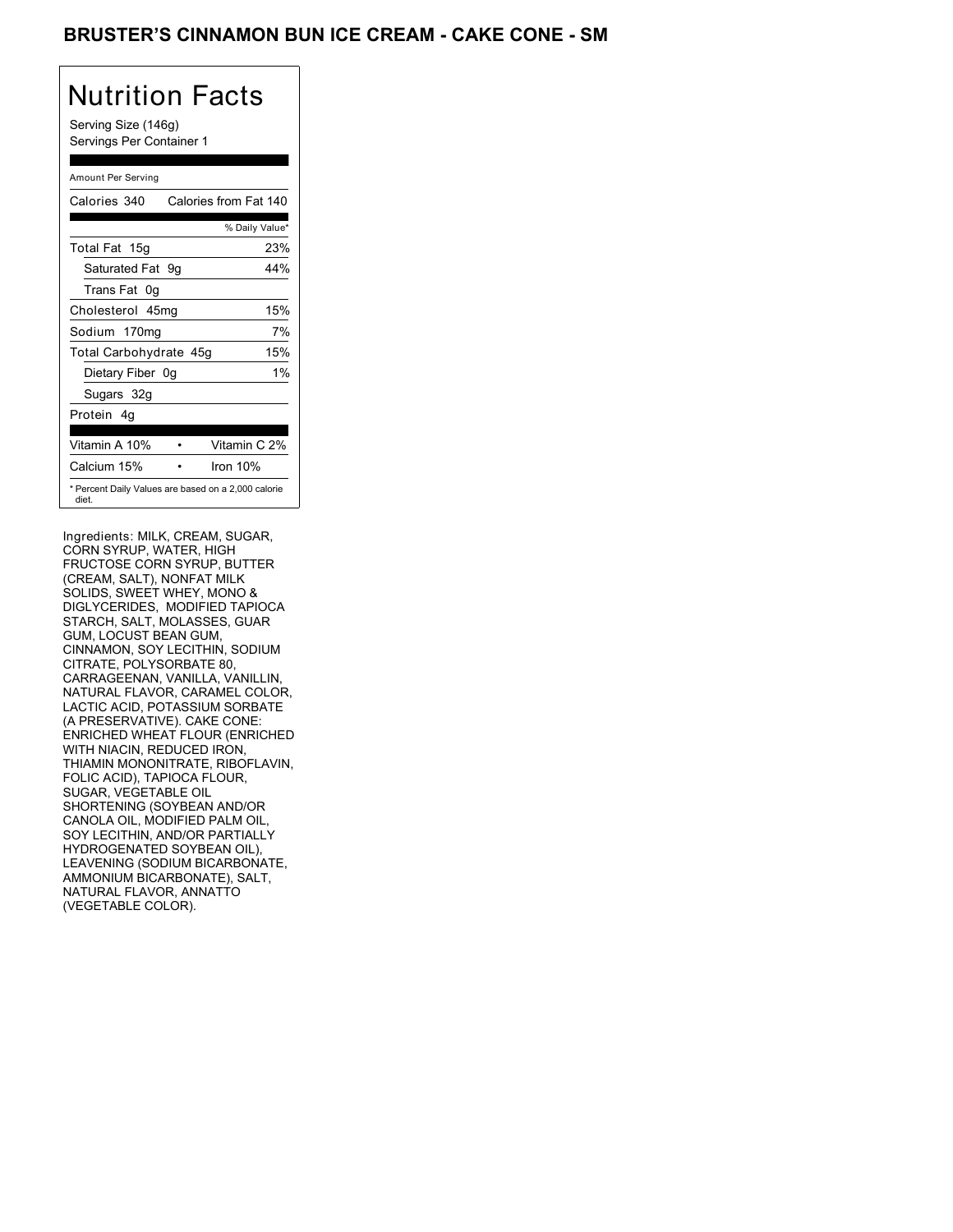## BRUSTER'S CINNAMON BUN ICE CREAM - CAKE CONE - REG

## Nutrition Facts

Serving Size (216g) Servings Per Container 1

### Amount Per Serving

| Calories 490                                                 | Calories from Fat 200 |
|--------------------------------------------------------------|-----------------------|
|                                                              | % Daily Value*        |
| Total Fat 23g                                                | 35%                   |
| Saturated Fat 13g                                            | 66%                   |
| Trans Fat 0q                                                 |                       |
| Cholesterol 65mg                                             | 22%                   |
| Sodium 250mg                                                 | 11%                   |
| Total Carbohydrate 66g                                       | 22%                   |
| Dietary Fiber 0g                                             | 1%                    |
| Sugars 47g                                                   |                       |
| Protein 6q                                                   |                       |
|                                                              |                       |
| Vitamin A 15%                                                | Vitamin C 4%          |
| Calcium 20%                                                  | Iron $15%$            |
| * Percent Daily Values are based on a 2,000 calorie<br>diet. |                       |

Ingredients: MILK, CREAM, SUGAR, CORN SYRUP, WATER, HIGH FRUCTOSE CORN SYRUP, BUTTER (CREAM, SALT), NONFAT MILK SOLIDS, SWEET WHEY, MONO & DIGLYCERIDES, MODIFIED TAPIOCA STARCH, SALT, MOLASSES, GUAR GUM, LOCUST BEAN GUM, CINNAMON, SOY LECITHIN, SODIUM CITRATE, POLYSORBATE 80, CARRAGEENAN, VANILLA, VANILLIN, NATURAL FLAVOR, CARAMEL COLOR, LACTIC ACID, POTASSIUM SORBATE (A PRESERVATIVE). CAKE CONE: ENRICHED WHEAT FLOUR (ENRICHED WITH NIACIN, REDUCED IRON, THIAMIN MONONITRATE, RIBOFLAVIN, FOLIC ACID), TAPIOCA FLOUR, SUGAR, VEGETABLE OIL SHORTENING (SOYBEAN AND/OR CANOLA OIL, MODIFIED PALM OIL, SOY LECITHIN, AND/OR PARTIALLY HYDROGENATED SOYBEAN OIL), LEAVENING (SODIUM BICARBONATE, AMMONIUM BICARBONATE), SALT, NATURAL FLAVOR, ANNATTO (VEGETABLE COLOR).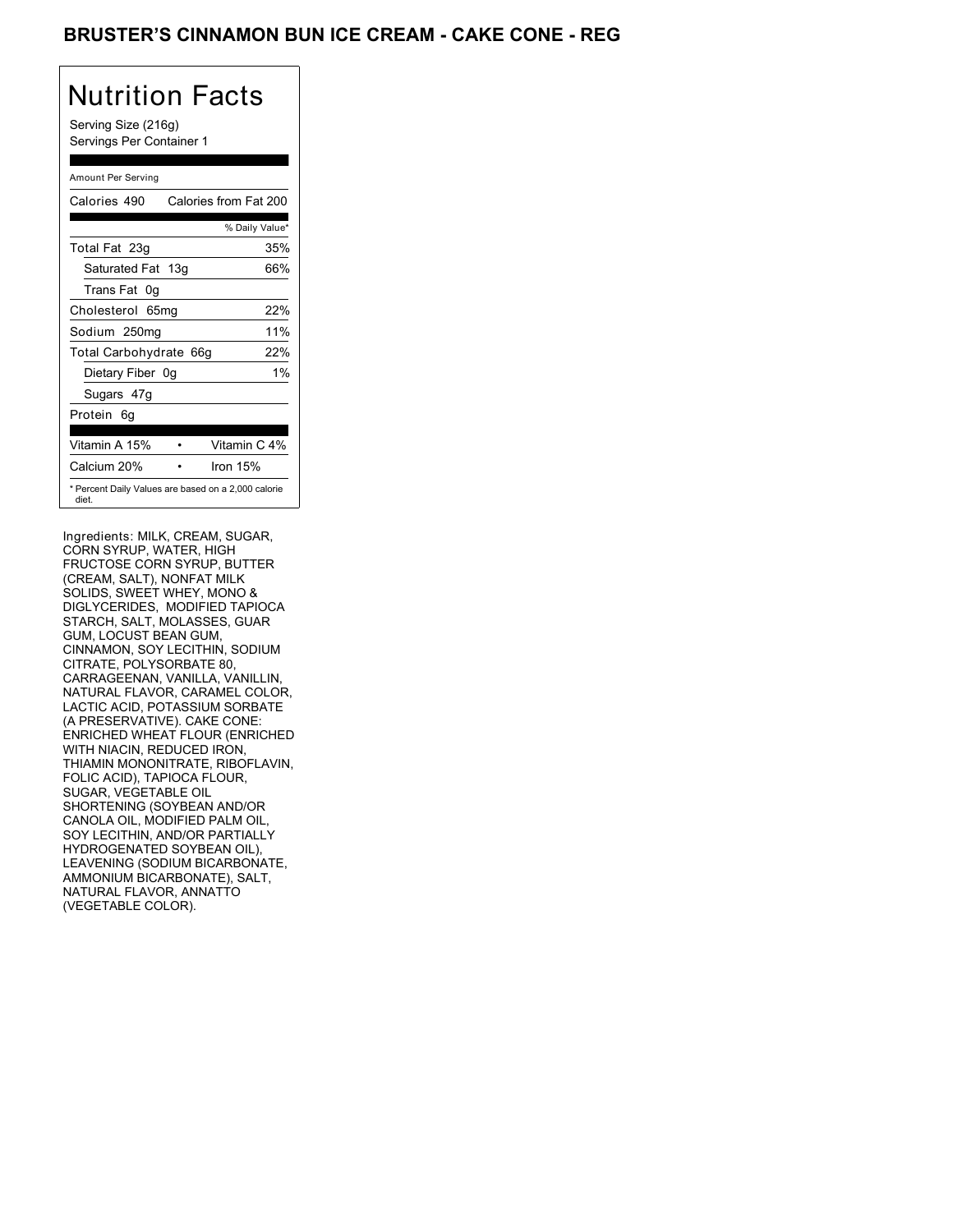## BRUSTER'S CINNAMON BUN ICE CREAM - CAKE CONE - LG

# Nutrition Facts

Serving Size (286g) Servings Per Container 1

### Amount Per Serving

| Calories 650                                                 | Calories from Fat 270 |
|--------------------------------------------------------------|-----------------------|
|                                                              | % Daily Value*        |
| Total Fat 30g                                                | 47%                   |
| Saturated Fat 18g                                            | 88%                   |
| Trans Fat 0q                                                 |                       |
| Cholesterol 90mg                                             | 29%                   |
| Sodium 340mg                                                 | 14%                   |
| Total Carbohydrate 86g                                       | 29%                   |
| Dietary Fiber 0g                                             | $1\%$                 |
| Sugars 63g                                                   |                       |
| Protein 8q                                                   |                       |
| Vitamin A 20%                                                | Vitamin C 6%          |
| Calcium 30%                                                  | Iron $15%$            |
| * Percent Daily Values are based on a 2,000 calorie<br>diet. |                       |

Ingredients: MILK, CREAM, SUGAR, CORN SYRUP, WATER, HIGH FRUCTOSE CORN SYRUP, BUTTER (CREAM, SALT), NONFAT MILK SOLIDS, SWEET WHEY, MONO & DIGLYCERIDES, MODIFIED TAPIOCA STARCH, SALT, MOLASSES, GUAR GUM, LOCUST BEAN GUM, CINNAMON, SOY LECITHIN, SODIUM CITRATE, POLYSORBATE 80, CARRAGEENAN, VANILLA, VANILLIN, NATURAL FLAVOR, CARAMEL COLOR, LACTIC ACID, POTASSIUM SORBATE (A PRESERVATIVE). CAKE CONE: ENRICHED WHEAT FLOUR (ENRICHED WITH NIACIN, REDUCED IRON, THIAMIN MONONITRATE, RIBOFLAVIN, FOLIC ACID), TAPIOCA FLOUR, SUGAR, VEGETABLE OIL SHORTENING (SOYBEAN AND/OR CANOLA OIL, MODIFIED PALM OIL, SOY LECITHIN, AND/OR PARTIALLY HYDROGENATED SOYBEAN OIL), LEAVENING (SODIUM BICARBONATE, AMMONIUM BICARBONATE), SALT, NATURAL FLAVOR, ANNATTO (VEGETABLE COLOR).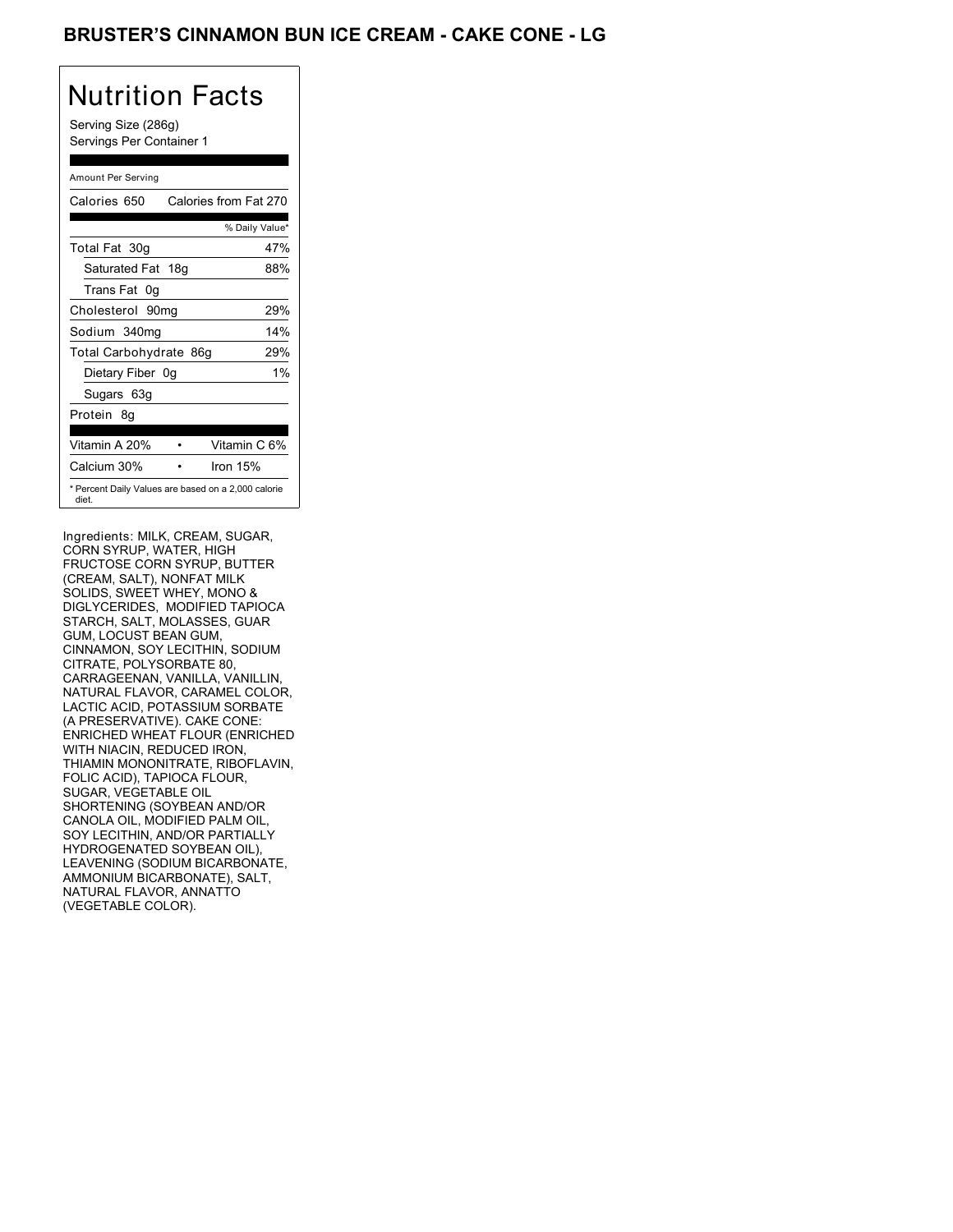## BRUSTER'S CINNAMON BUN ICE CREAM - WAFFLE CONE - SM

# Nutrition Facts

Serving Size (170g) Servings Per Container 1

### Amount Per Serving

| Calories 440                                                 | Calories from Fat 160 |
|--------------------------------------------------------------|-----------------------|
|                                                              | % Daily Value*        |
| Total Fat 18g                                                | 28%                   |
| Saturated Fat 10g                                            | 48%                   |
| Trans Fat 0q                                                 |                       |
| Cholesterol 50mg                                             | 17%                   |
| Sodium 160mg                                                 | 7%                    |
| Total Carbohydrate 63g                                       | 21%                   |
| Dietary Fiber 0g                                             | $1\%$                 |
| Sugars 42g                                                   |                       |
| Protein 6q                                                   |                       |
| Vitamin A 10%                                                | Vitamin C 2%          |
| Calcium 15%                                                  | Iron $10%$            |
| * Percent Daily Values are based on a 2,000 calorie<br>diet. |                       |

Ingredients: MILK, CREAM, SUGAR, CORN SYRUP, WATER, HIGH FRUCTOSE CORN SYRUP, BUTTER (CREAM, SALT), NONFAT MILK SOLIDS, SWEET WHEY, MONO & DIGLYCERIDES, MODIFIED TAPIOCA STARCH, SALT, MOLASSES, GUAR GUM, LOCUST BEAN GUM, CINNAMON, SOY LECITHIN, SODIUM CITRATE, POLYSORBATE 80, CARRAGEENAN, VANILLA, VANILLIN, NATURAL FLAVOR, CARAMEL COLOR, LACTIC ACID, POTASSIUM SORBATE (A PRESERVATIVE). WAFFLE CONE: ENRICHED BLEACHED WHEAT FLOUR (ENRICHED WITH NIACIN, REDUCED IRON, THIAMIN MONONITRATE, RIBOFLAVIN, FOLIC ACID), SUGAR, VEGETABLE SHORTENING (PARTIALLY HYDROGENATED SOYBEAN AND COTTONSEED OILS), WHOLE EGG, ARTIFICIAL FLAVOR (INCLUDING MALTODEXTRIN, MODIFIED CORNSTARCH, BUTTER, BUTTERMILK), DEXTROSE, SOY LECITHIN, ARTIFICIAL VANILLA FLAVOR.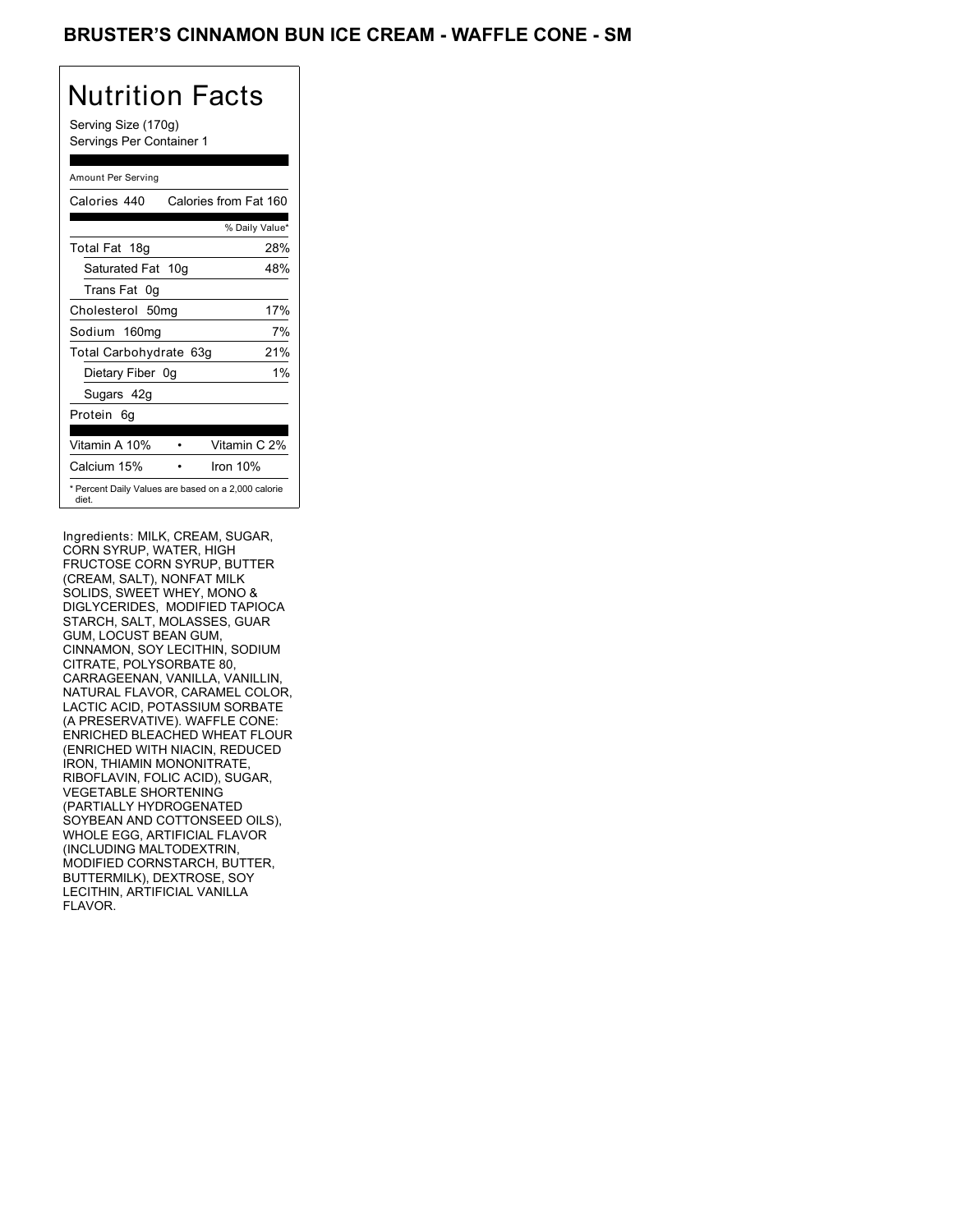## BRUSTER'S CINNAMON BUN ICE CREAM - WAFFLE CONE - REG

# Nutrition Facts

Serving Size (240g) Servings Per Container 1

### Amount Per Serving

| Calories 600                                                 | Calories from Fat 230 |
|--------------------------------------------------------------|-----------------------|
|                                                              | % Daily Value*        |
| Total Fat 26g                                                | 40%                   |
| Saturated Fat 14g                                            | 70%                   |
| Trans Fat 0q                                                 |                       |
| Cholesterol 75mg                                             | 25%                   |
| Sodium 240mg                                                 | 10%                   |
| Total Carbohydrate 84g                                       | 28%                   |
| Dietary Fiber 0g                                             | $1\%$                 |
| Sugars 57g                                                   |                       |
| Protein 8q                                                   |                       |
| Vitamin A 15%                                                | Vitamin C 4%          |
| Calcium 20%                                                  | Iron $15%$            |
| * Percent Daily Values are based on a 2,000 calorie<br>diet. |                       |

Ingredients: MILK, CREAM, SUGAR, CORN SYRUP, WATER, HIGH FRUCTOSE CORN SYRUP, BUTTER (CREAM, SALT), NONFAT MILK SOLIDS, SWEET WHEY, MONO & DIGLYCERIDES, MODIFIED TAPIOCA STARCH, SALT, MOLASSES, GUAR GUM, LOCUST BEAN GUM, CINNAMON, SOY LECITHIN, SODIUM CITRATE, POLYSORBATE 80, CARRAGEENAN, VANILLA, VANILLIN, NATURAL FLAVOR, CARAMEL COLOR, LACTIC ACID, POTASSIUM SORBATE (A PRESERVATIVE). WAFFLE CONE: ENRICHED BLEACHED WHEAT FLOUR (ENRICHED WITH NIACIN, REDUCED IRON, THIAMIN MONONITRATE, RIBOFLAVIN, FOLIC ACID), SUGAR, VEGETABLE SHORTENING (PARTIALLY HYDROGENATED SOYBEAN AND COTTONSEED OILS), WHOLE EGG, ARTIFICIAL FLAVOR (INCLUDING MALTODEXTRIN, MODIFIED CORNSTARCH, BUTTER, BUTTERMILK), DEXTROSE, SOY LECITHIN, ARTIFICIAL VANILLA FLAVOR.